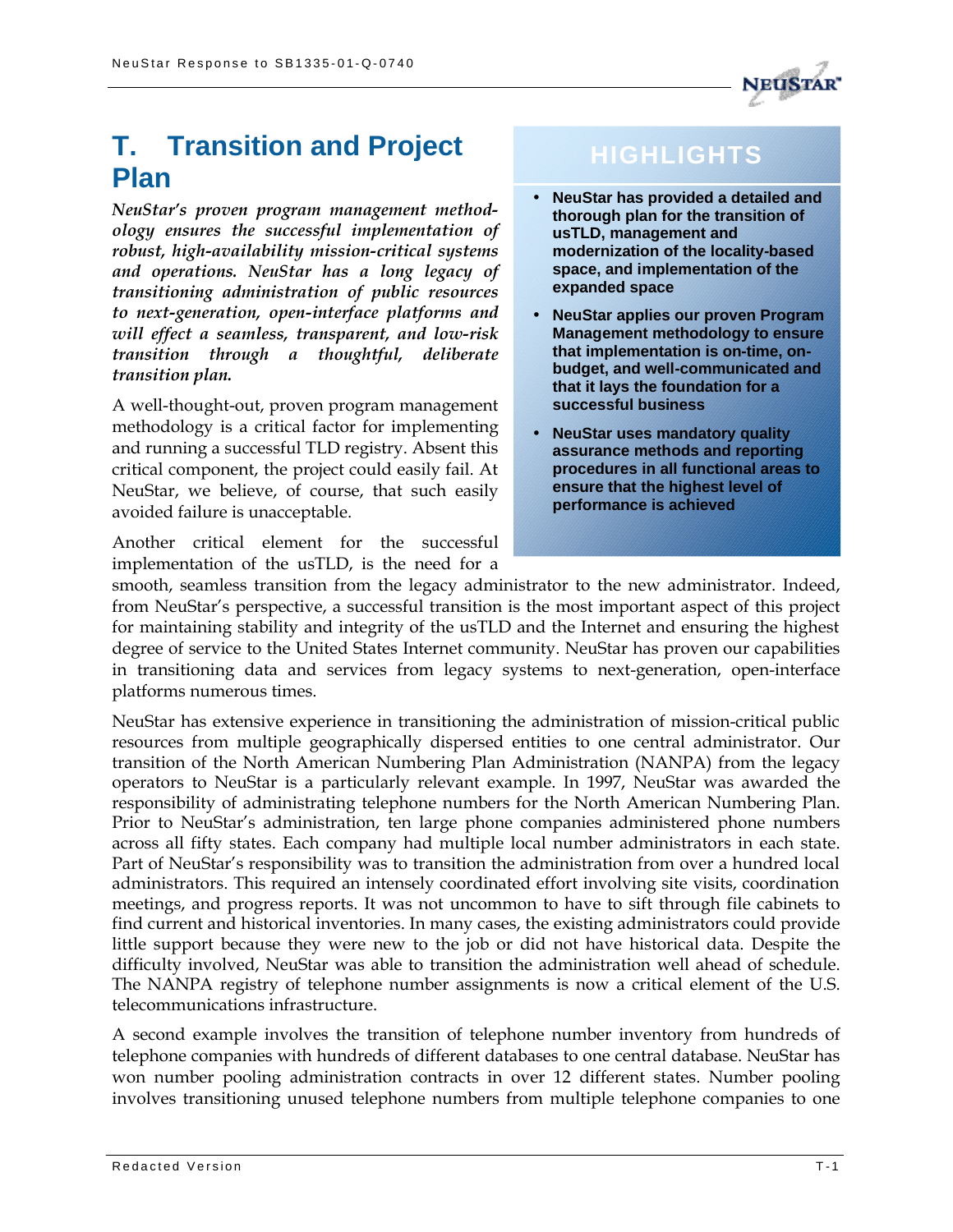

central administrator. The unused numbers can then be redistributed to other telephone companies. This is a very difficult process, because it involves hundreds of phone companies with multiple administrators and different databases. There is also a public outreach effort that involves assisting the phone companies in taking inventory, and evaluating the inventory for usable numbers. NeuStar has to advise the individual companies on the format of the data and the process they need to undertake to transition the numbers to us. Once NeuStar has transitioned the inventory, we are responsible for redistributing it in a neutral, even-handed, yet conservative manner. Recently, NeuStar was awarded the contract to take on this responsibility on a federal level for all 50 states. This will involve over 3,000 different entities.

Because of our firm belief that effective transition is an indispensable part of our overall project plan for the usTLD, we are presenting a detailed Transition Plan and explanation of our comprehensive Project Plan. We are proud of our demonstrated ability to effect timely successful transitions of complex systems and are eager to apply our expertise to the usTLD.

## **T.1 Transition to New usTLD Administrator**

*NeuStar will leverage our experience in successfully transitioning other mission-critical resources to ensure a smooth and seamless transition of the usTLD administration.*

The DOC faces a challenge in selecting a vendor that not only is qualified to build a robust registry system, but also is qualified to transition mission-critical operations and resources, such as the existing locality-based usTLD. The usTLD domain structure is part of the Internet critical infrastructure, and many U.S. citizens rely upon its being a zero-downtime operation. NeuStar has faced the challenge of transitioning these kinds of resources and has succeeded in all of our transition and implementation operations. NeuStar submits that no other potential respondent to the RFQ has the kind of critical transition experience required by this RFQ.

The key requirements for safe transition are careful planning; phased incremental transition stages, and the allocation of sufficient resources to oversee the process, achieve necessary changes, and recover promptly from any difficulties that may arise. Absolutely crucial is the cooperation of the previous administrator. Our experience as the NANPA and LNPA have proven that nonresponsiveness from legacy operators hinders progress and is detrimental to both the system and its customers.

The DOC must ensure that it does not select a vendor for the usTLD that underestimates the importance of potential complexity of the transition process. The transition process that we present here is comprehensive and sufficiently detailed in its incremental approach to transition of an operation involving critical infrastructure, to ensure a seamless and stable transition.

## **T.1.1 Requirements for Successful Transition**

Transition for the usTLD entails a number of different processes.

- The first is transitioning existing administration and operation activities without making any policy changes.
- The second is reviewing and enhancing that existing structure.
- The third is expanding the structure with new names and services.

Because the first two steps form the framework for the third step, this section focuses on these formative processes. The expansion and further enhancement of the usTLD is addressed elsewhere in this proposal. Changes to the existing usTLD administration first require the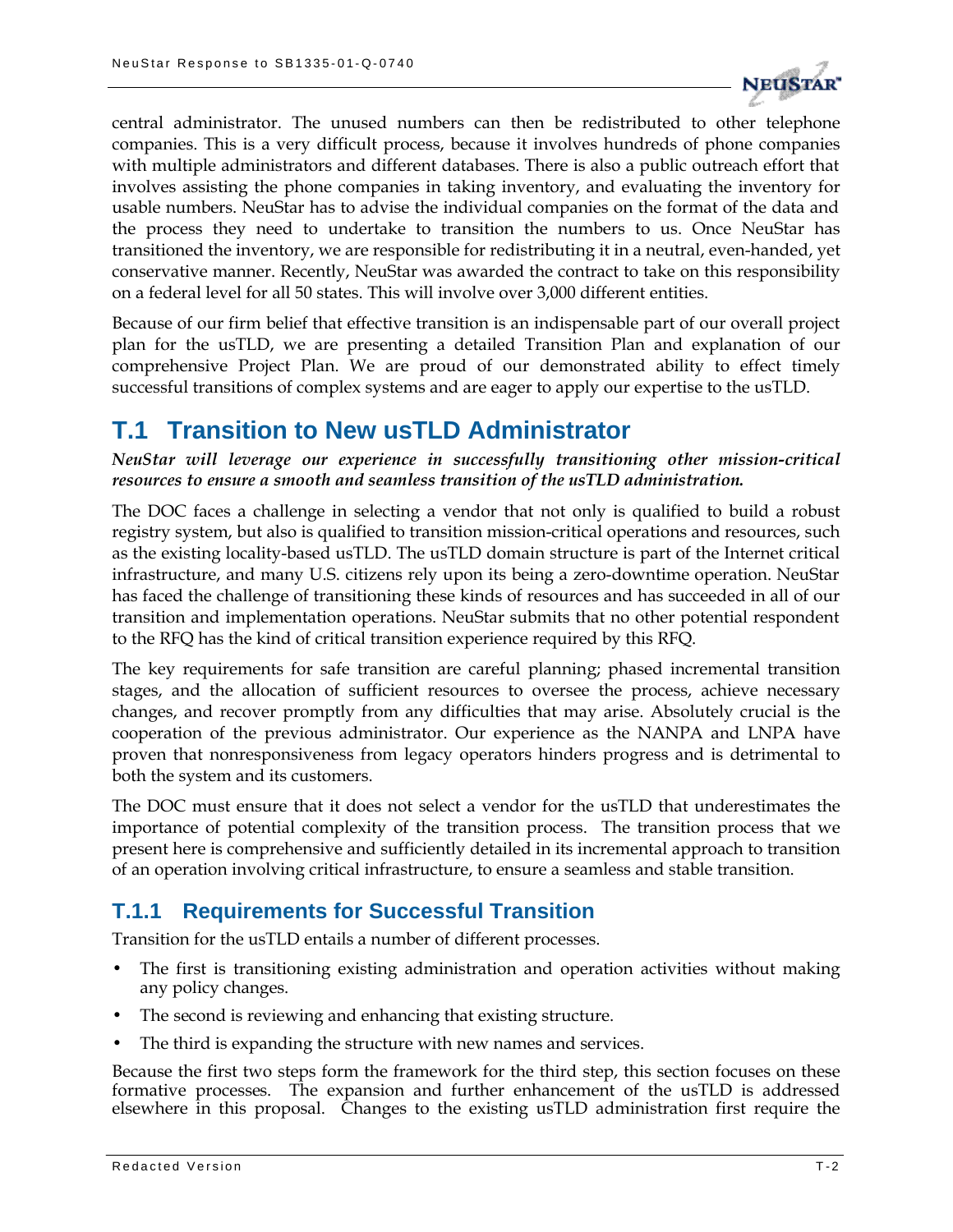

compliance investigation and report that is correctly mandated by the DOC. This is because enhancements cannot be intelligently specified without having much detail as possible about the current base of delegees and users, and changes need to be pursued as a collaborative effort with the existing usTLD community.

To initiate the transition process immediately upon award, certain information will be required:

- The master database -- comprises contact and registration details for delegees and, where appropriate, registrants. During normal operation of a registry, the DNS zone file and Whois file are derived from this master database.
- **Operations information** -- refers to data that are available as part of the daily operation of the Internet, namely the DNS zone files of names and addresses and the Whois file that contains essential delegee and registrant contact information.
- Historical information -- is necessary for evaluating the rights and obligations of delegees and registrants, relative to changes made in the usTLD administration as of July 1, 1997.

The specific information items required to initiate the transition process are:

| <b>NeuStar Needs From Current</b><br>Administrator                                                                                                                                                                                                                                                                                                                                                                                                                                                                              | <b>Why/Benefits</b>                                                                                                                                                                                                                                                                                                                                                                                                                                                                                                                                                                                                                                                                                                                             |
|---------------------------------------------------------------------------------------------------------------------------------------------------------------------------------------------------------------------------------------------------------------------------------------------------------------------------------------------------------------------------------------------------------------------------------------------------------------------------------------------------------------------------------|-------------------------------------------------------------------------------------------------------------------------------------------------------------------------------------------------------------------------------------------------------------------------------------------------------------------------------------------------------------------------------------------------------------------------------------------------------------------------------------------------------------------------------------------------------------------------------------------------------------------------------------------------------------------------------------------------------------------------------------------------|
| All contact information for current delegees                                                                                                                                                                                                                                                                                                                                                                                                                                                                                    | This information is needed to begin the required compliance<br>investigation and report.                                                                                                                                                                                                                                                                                                                                                                                                                                                                                                                                                                                                                                                        |
| Historical information including delegations and re-<br>delegations made after July 1, 1997                                                                                                                                                                                                                                                                                                                                                                                                                                     | Historical data can put current situation in context.<br>Delegation and re-delegation done after July 1, 1999 requires<br>written proof.                                                                                                                                                                                                                                                                                                                                                                                                                                                                                                                                                                                                        |
| Copy of zone file as of award date                                                                                                                                                                                                                                                                                                                                                                                                                                                                                              | Needed as a development tool to permit production testing<br>prior to operational commitment.                                                                                                                                                                                                                                                                                                                                                                                                                                                                                                                                                                                                                                                   |
| All registration data, including but not limited to:<br>Up-to-date list of all delegees including dates of<br>$\bullet$<br>delegation<br>Agreements with delegees<br>٠<br>Agreements with registrants<br>$\bullet$<br>Registration information for direct registrants<br>Policies and understandings, written or otherwise<br>$\bullet$<br>(generally understood)<br>Previous contracts, understandings, and<br>$\bullet$<br>agreements<br>Whois information<br>$\bullet$<br>DNS zone snapshot at transition event<br>$\bullet$ | The complete set of registration data is needed in two<br>phases. The first allows awardees to gain familiarity with the<br>registrations and to prepare registration software. The second<br>permits the awardees' operations databases to be current at<br>the time of handoff.<br>Information about delegees and agreements with them are<br>essential for permitting awardees to make contact and<br>understand existing arrangements with delegees.<br>Information about direct registrants and agreements with<br>them is essential for the same reason.<br>Copies of existing policies allow NeuStar to continue<br>operations and then introduce changes incrementally. The<br>same is true for obtaining copies of existing databases. |
| Current, internal operational policies and procedures                                                                                                                                                                                                                                                                                                                                                                                                                                                                           | Familiarity with existing practices is necessary to continue<br>them and ensure that changes are incremental                                                                                                                                                                                                                                                                                                                                                                                                                                                                                                                                                                                                                                    |
| Data formats                                                                                                                                                                                                                                                                                                                                                                                                                                                                                                                    | Essential for automated incorporation of existing data                                                                                                                                                                                                                                                                                                                                                                                                                                                                                                                                                                                                                                                                                          |
| Database administration and query volumes history                                                                                                                                                                                                                                                                                                                                                                                                                                                                               | Historical operations data establish the scale of systems and<br>operations to be provided by NeuStar.                                                                                                                                                                                                                                                                                                                                                                                                                                                                                                                                                                                                                                          |
| Final change requests for existing registrations                                                                                                                                                                                                                                                                                                                                                                                                                                                                                | New registrations will not occur during transition, but changes<br>to existing registrations may occur                                                                                                                                                                                                                                                                                                                                                                                                                                                                                                                                                                                                                                          |
| Transition assistance from the current administrator                                                                                                                                                                                                                                                                                                                                                                                                                                                                            | Assistance from the current contractor is at the core of all<br>transition requirements, since it holds operational data,<br>procedures, and registration agreements.                                                                                                                                                                                                                                                                                                                                                                                                                                                                                                                                                                           |

#### **Requirements for a Successful Transition**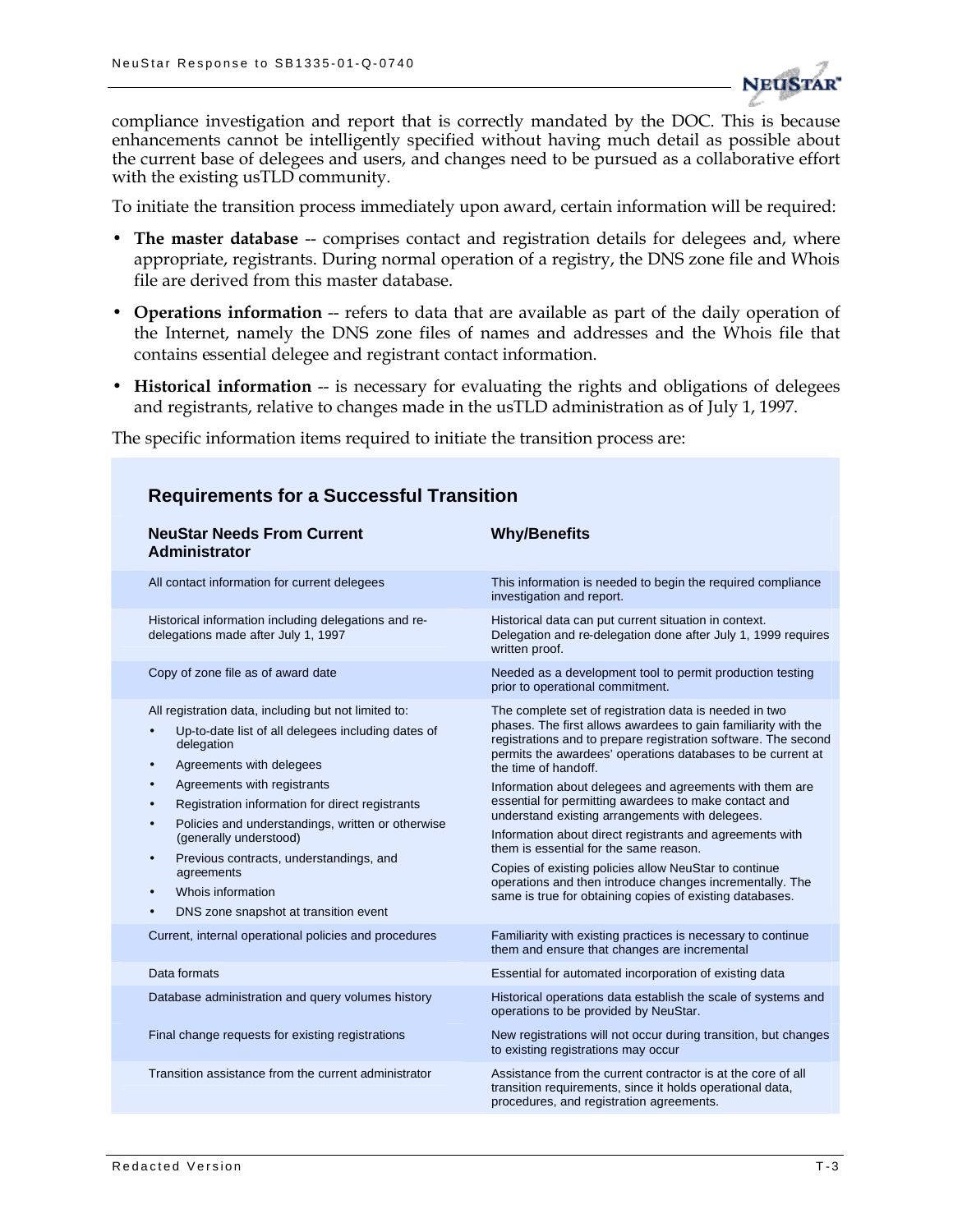

| <b>Requirements for a Successful Transition</b>                                |                                                                                                                                             |  |
|--------------------------------------------------------------------------------|---------------------------------------------------------------------------------------------------------------------------------------------|--|
| <b>NeuStar Needs From Current</b><br><b>Administrator</b>                      | <b>Why/Benefits</b>                                                                                                                         |  |
| Transition of the www.us Web site from the current<br>administrator to NeuStar | NeuStar will publish our own Web site for the usTLD, and<br>needs Web site users to be able to easily find the new<br>registry information. |  |
| <b>Transition Assistance from IANA</b>                                         | Root server changes will be required to delegate us to<br><b>NeuStar</b>                                                                    |  |

We believe that the above required information is reasonable and necessary for a seamless transition that is transparent to registrants and delegees and that will ensure the overall stability of the usTLD, it operations, and the DNS and the Internet as a whole.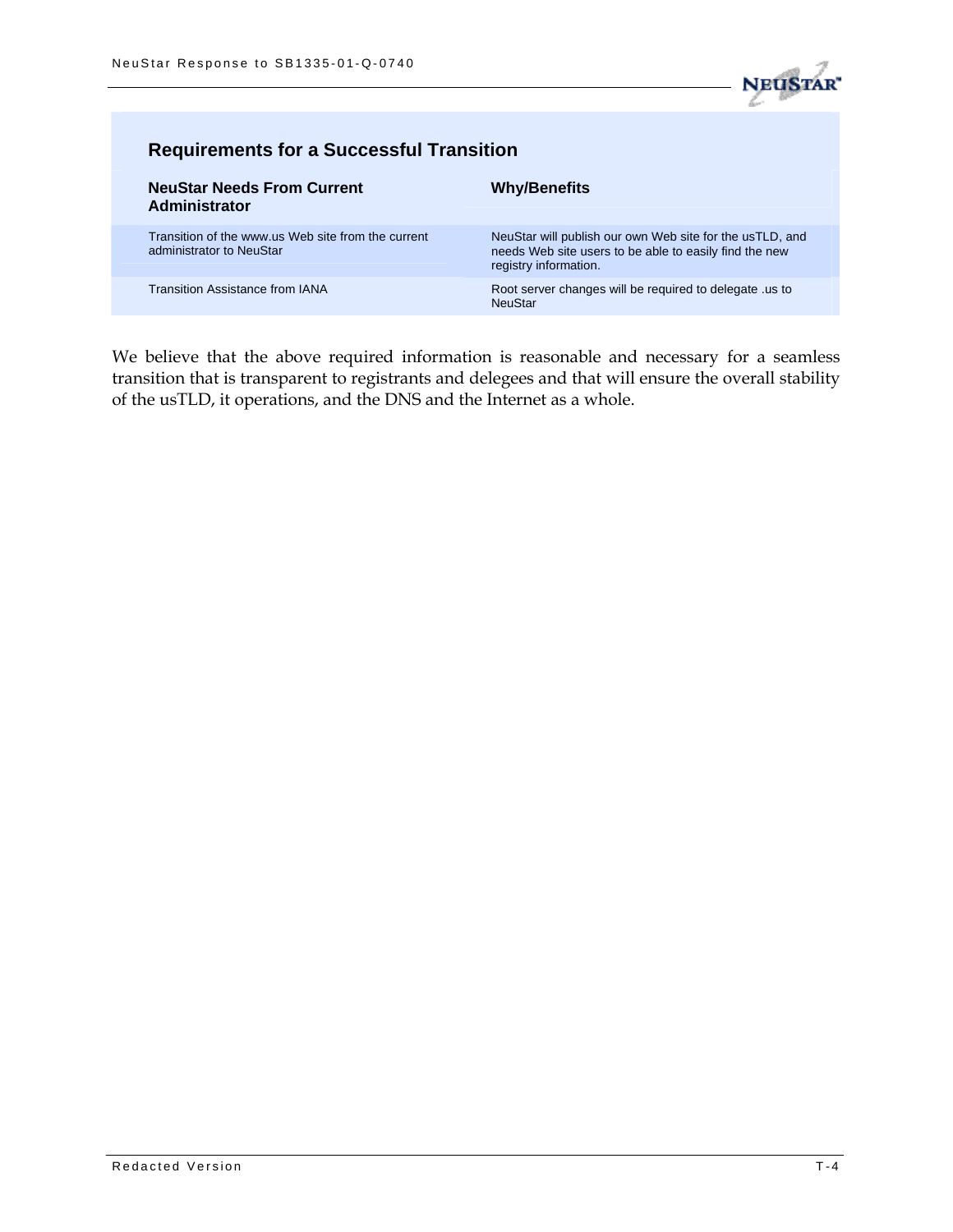

## **T.1.2 Time Line for Transition**

The schedule listed below gives a synopsis of the transition tasks and expected timing of these tasks starting from the award date. Although a quicker process is possible, the timeline provided is ideal for the proposed transition.

| <b>Transition Timeline</b> |                                                                                                                                                                                                                                                                                         |  |
|----------------------------|-----------------------------------------------------------------------------------------------------------------------------------------------------------------------------------------------------------------------------------------------------------------------------------------|--|
| <b>Schedule</b>            | <b>Tasks</b>                                                                                                                                                                                                                                                                            |  |
| <b>Award Date</b>          | NeuStar requests:<br>Current DNS TLD zone file<br>$\bullet$<br>Whois contact information file<br>$\bullet$<br>usTLD registration database<br>$\bullet$<br>Outreach to delegated managers begins<br>$\bullet$<br>All information regarding delegees<br>$\bullet$<br>Notify IANA of award |  |
| 2 days post-award          | NeuStar receives copies of existing:<br>Zone file<br>$\bullet$<br>Whois file                                                                                                                                                                                                            |  |
| 7 days post-award          | NeuStar receives copies of existing usTLD registration database<br>NeuStar receives contact information for all delegees, and information<br>as to which delegees have signed a post-1997 delegee agreement<br>Development begins                                                       |  |
| 21 days post-award         | Development complete<br><b>Testing begins</b>                                                                                                                                                                                                                                           |  |
| 28 days post-award         | <b>Testing complete</b><br>Begin live operations transition                                                                                                                                                                                                                             |  |
| 35 days post-award         | Complete live operations transition<br>IANA Delegates .us to NeuStar                                                                                                                                                                                                                    |  |

## **T.1.3 Implementation**

As shown in Exhibit T-1, NeuStar will follow these phases for the successful transition of administration and operations of the usTLD registry:

• **Initiation and familiarization**—NeuStar and the previous administrator must meet to arrange the delivery of necessary data and information, as defined above. NeuStar must become familiar with the existing registry information and data formats in which it is transferred and will use this phase to prepare its own systems for entry of the registry data.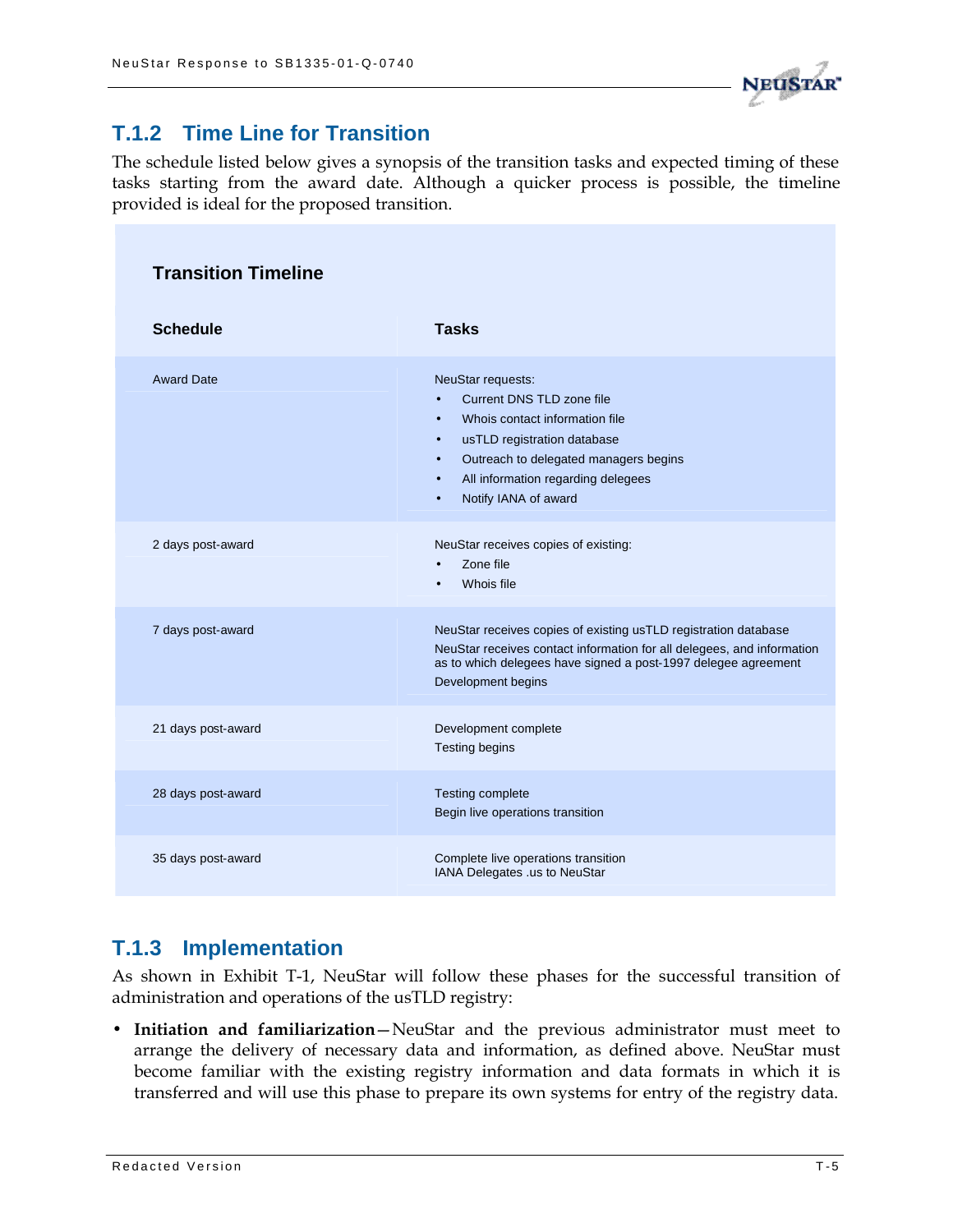

NeuStar has already begun this process by using standard DNS queries to build a database of zone information for the usTLD including the zone files of delegated managers.

- **NeuStar System Initialization**—NeuStar will load the provided data into its registry system and commence blind operation and testing.
- **Parallel operations**—Once NeuStar receives and loads all necessary data for operation of the usTLD, NeuStar and the current administrator will run parallel operations for a period of time to ensure that the transition has occurred correctly. For this phase, NeuStar will run parallel DNS and Whois operations but will not make any changes to current registrations or delegations or accept new registrations or delegations.
- **Parallel administration**—Both the current administrator and NeuStar should receive any requests to changes in registrations or delegations, but neither should accept new registrations or delegations during this time.
- **Hand-off of administration**—The current administrator does not perform any changes to registrations or delegations. At this point, NeuStar is the sole administrator of these functions, but the DNS and Whois operations remain in parallel.
- **Sole administration and operations**—IANA delegates .us to NeuStar, the current administrator ends its DNS and Whois operations, and NeuStar becomes the sole administrator and operator of the usTLD.

## **T.1.4 Resources**

NeuStar's implementation team, discussed in-depth in Section A, will include an dedicated transition team as an integral part of its operations. This team will have significant experience in transitioning services and will work with the current administrator, delegees, and registrants to ensure that the transition is transparent to all users and that the stability and integrity of the registry and the Internet is maintained.

## **T.2 Project Plan**

#### *NeuStar's project plan explicitly addresses critical tasks to ensure successful implementation of the usTLD systems and operation.*

A well designed project plan will ensure that the usTLD project stays on schedule, management will anticipate necessary changes, strong team communications will be maintained, and delivery will be on time. NeuStar's usTLD Project Plan outlines all phases and associated tasks required to successfully implement the usTLD systems and operations.

Exhibit T-1 provides a high-level Transition and Implementation Timeline.

We will work to a detailed project plan to ensure all objectives are met. This project plan will include all major tasks/subtasks, duration, resources, and dependencies.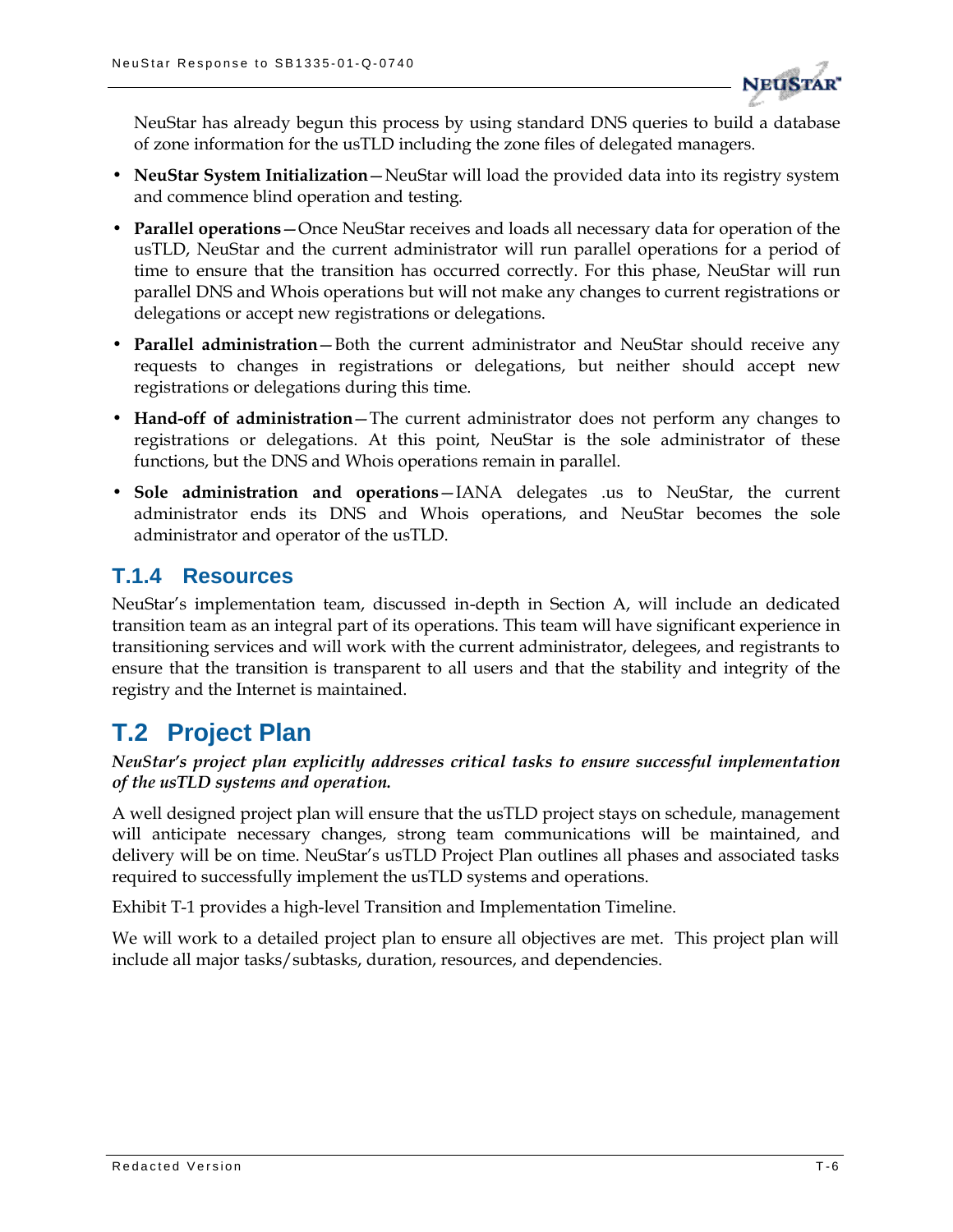

Exhibit T-1. NeuStar will leverage a proven program management approach and detailed project plan to ensure a seamless transition and implementation of the expanded and<br>enhanced usTLD.

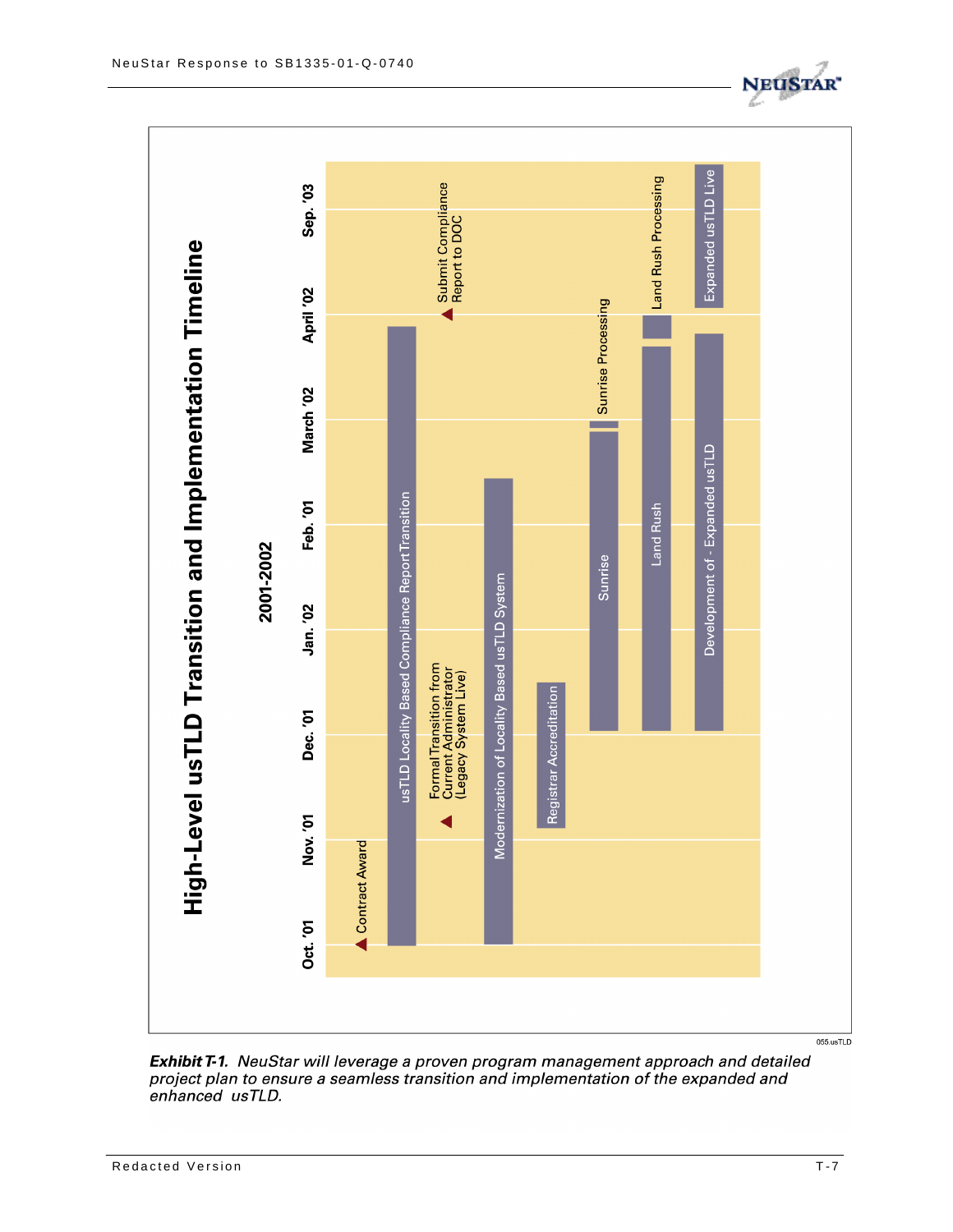

## **T.2.1 High-level Task Descriptions**

The following table provides overview descriptions of the major program responsibilities that NeuStar must successfully perform to meet the usTLD objectives.

#### **NeuStar Program Responsibilities**

| <b>High-Level Tasks</b>                     | <b>Subtasks</b>                                                                                                                                                                                                                                                                                                                                                                                                                                                                                                                                                                                                                                        |
|---------------------------------------------|--------------------------------------------------------------------------------------------------------------------------------------------------------------------------------------------------------------------------------------------------------------------------------------------------------------------------------------------------------------------------------------------------------------------------------------------------------------------------------------------------------------------------------------------------------------------------------------------------------------------------------------------------------|
| Project Management Project Initiation       | Create project charter<br>Create project notebook<br>$\bullet$<br>Assign project sponsor<br>$\bullet$<br>Obtain budget approval<br>$\bullet$<br>Create staffing plan<br>$\bullet$<br>Define roles and responsibilities<br>$\bullet$<br>Conduct initial team and project kickoff meetings<br>$\bullet$<br>Determine metrics for testing and production environments<br>$\bullet$                                                                                                                                                                                                                                                                        |
| Project Management Project Planning         | Define scope<br>$\bullet$<br>Develop Work Breakdown Structure (WBS) and initial project schedule<br>$\bullet$<br>Create communications plan, risk management plan, stakeholder plan,<br>$\bullet$<br>quality plan, procurement plan, resource management plan, and<br>change management plan<br>Define usTLD product marketing plan<br>$\bullet$<br>Define usTLD business requirements<br>$\bullet$<br>Define usTLD outreach program<br>$\bullet$<br>Attend industry forums<br>$\bullet$<br>Define legal and policy requirements<br>$\bullet$<br>Define finance and budget plan<br>$\bullet$<br>Define administrative and facilities plan<br>$\bullet$ |
| Project Management Execution and<br>Control | Implement locality-based usTLD operation and transition from the<br>$\bullet$<br>current administrator<br>Modernize locality-based usTLD<br>$\bullet$<br>Implement expanded usTLD space functions<br>$\bullet$<br>Registrar accreditation and certification<br>$\bullet$<br>Sunrise<br>$\bullet$<br>Landrush<br>$\bullet$<br>Live expanded usTLD<br>$\bullet$<br>Deliver Monthly Progress Reports to COTR (For the 1st 2 years and<br>$\bullet$<br>quarterly thereafter)<br>Deliver six-month Compliance Report<br>$\bullet$                                                                                                                           |
| <b>Project Management Closing</b>           | Customer acceptance<br>$\bullet$<br>Project turnover<br>$\bullet$                                                                                                                                                                                                                                                                                                                                                                                                                                                                                                                                                                                      |
| <b>System Development</b>                   | Develop and finalize functional specifications<br>$\bullet$<br>Develop and finalize high-level design<br>Develop and finalize detail design<br>Conduct coding and unit test<br>Data Migration/Population                                                                                                                                                                                                                                                                                                                                                                                                                                               |
| Testing                                     | Develop system and user test plans<br>$\bullet$<br>Establish test bed<br>$\bullet$<br>Develop integration test plan<br>$\bullet$<br>Perform system test<br>Conduct interface testing<br>$\bullet$                                                                                                                                                                                                                                                                                                                                                                                                                                                      |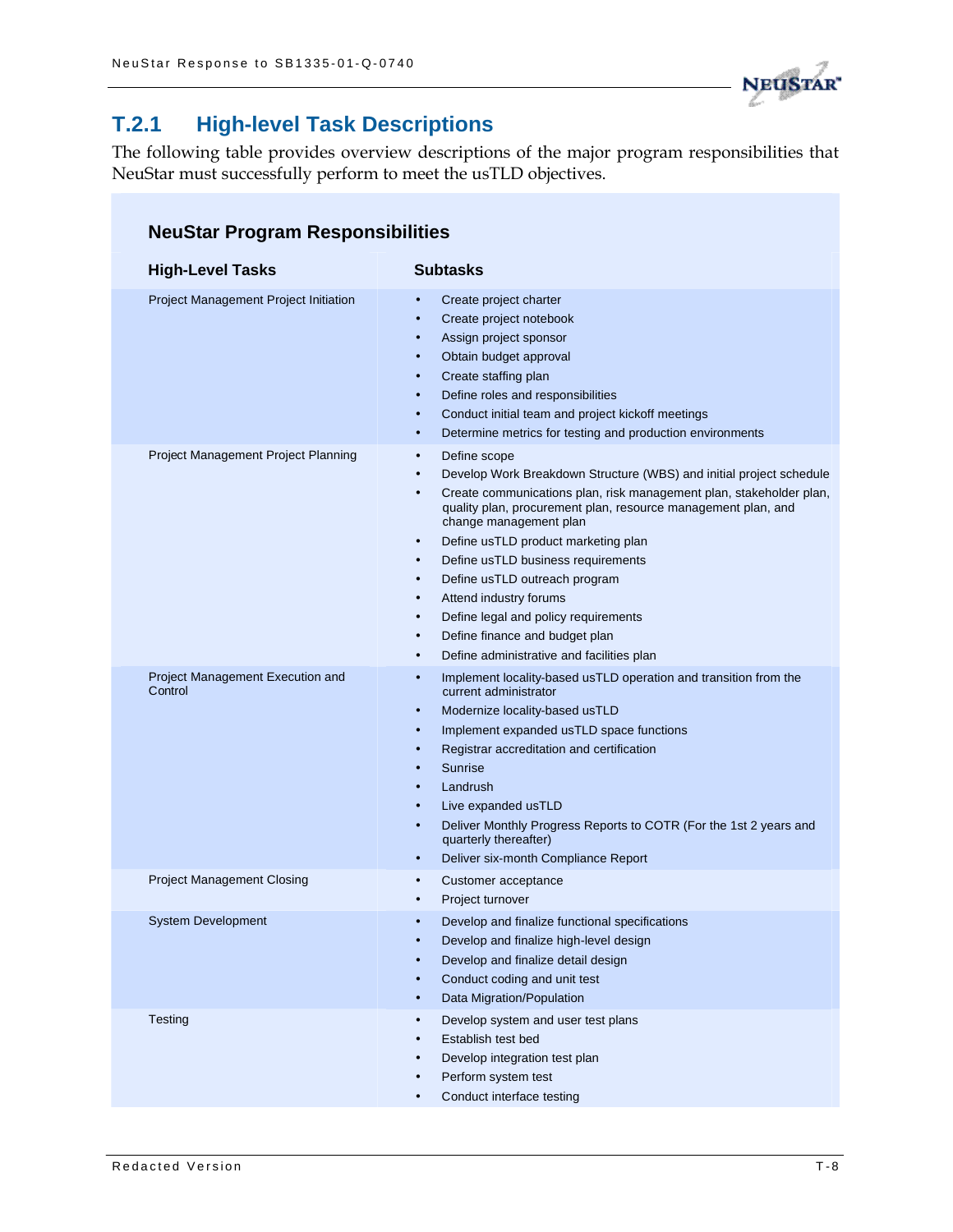

| <b>NeuStar Program Responsibilities</b> |                                                                                                                                                                        |
|-----------------------------------------|------------------------------------------------------------------------------------------------------------------------------------------------------------------------|
| <b>High-Level Tasks</b>                 | <b>Subtasks</b>                                                                                                                                                        |
|                                         | Perform connectivity testing<br>$\bullet$<br>Perform volume/load testing<br>Perform end-to-end testing<br>$\bullet$<br>Perform User Acceptance Test (UAT)<br>$\bullet$ |
| Training                                | Develop training materials<br>Conduct internal training sessions<br>Conduct external training sessions                                                                 |
| <b>Production and Rollout</b>           | Conduct production readiness review (go/no go)<br>$\bullet$<br>Roll out April 1, 2002<br>$\bullet$                                                                     |

## **T.2.2 Staffing and Organization**

The usTLD management team will ensure that its experienced, motivated team and knowledgeable staff are available for successful implementation. It will utilize work breakdown structures, historical information, and understanding of scope and resource descriptions in determining resource needs. Appropriate staffing for implementation will ensure that personnel resources are used effectively and efficiently. Periodically, NeuStar Program Management will evaluate the staffing levels and augment resources as necessary to meet the usTLD project objectives.

NeuStar Program Management will assist with the identification, documentation, and assignment of project roles and reporting relationships. The usTLD project team will provide status updates on deliverables and resource changes to the Program Management Office.

### **T.2.3 Monitoring, Control, and Change Management**

NeuStar's project monitoring and control processes will be established to ensure that high performance standards are met at both participant and project levels and to rapidly identify and address any issues or concerns that may arise during the usTLD project. Through strong schedule performance monitoring and control, unnecessary schedule slippage and cost overrun will be mitigated. In addition, recognizing the occasional need for changes in project parameters, NeuStar will follow a strict change control process to ensure that necessary change does not undermine project progress. NeuStar's monitoring and control objective will be to ensure that the activities of all participants are focused on achieving the usTLD project goals and requirements.

NeuStar's change control process follows the major steps in submitting, analyzing, approving, and completing a change control request. All change requests are documented and logged into a tracking system. Appropriate parties will be notified of the impact analysis and NeuStar's recommendation for action.

## **T.2.4 Quality Assurance**

NeuStar recognizes quality as an ongoing and evolving process that facilitates our commitment to continuous improvement by meeting the demands of our customers and the ever-changing marketplace. Through education and training opportunities, we promote teamwork,